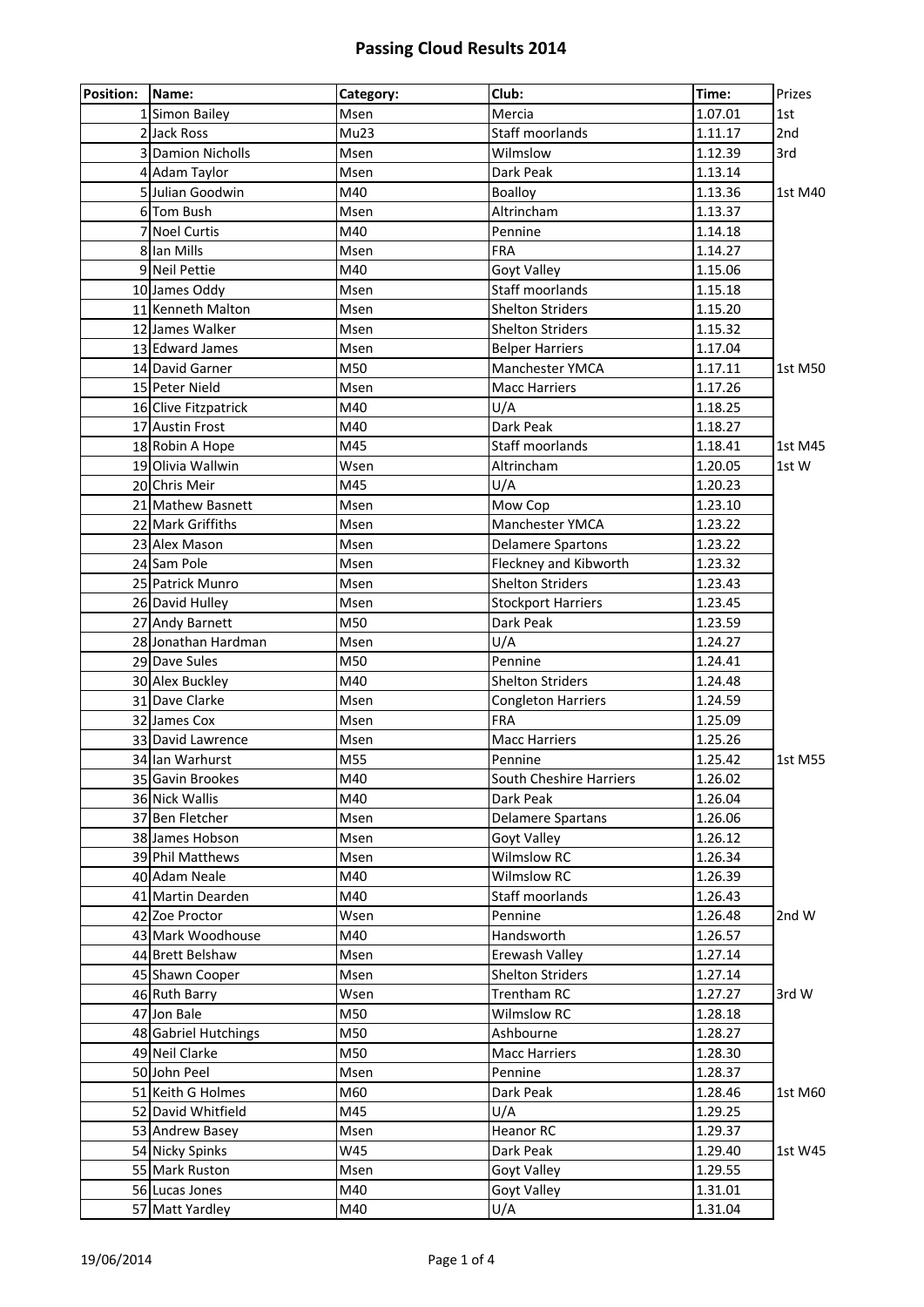| <b>Position:</b> | Name:                 | Category: | Club:                               | Time:   | Prizes    |
|------------------|-----------------------|-----------|-------------------------------------|---------|-----------|
|                  | 58 Ann-Marie Jones    | W60       | Altrincham                          | 1.31.15 | 1st W60   |
|                  | 59 Lee Campbell       | M50       | Boalloy                             | 1.31.41 |           |
|                  | 60 Tim Buck           | Msen      | Pennine                             | 1.31.55 |           |
|                  | 61 Stephen Wright     | Msen      | U/A                                 | 1.32.23 |           |
|                  | 62 Frank Murphy       | Msen      | U/A                                 | 1.32.33 |           |
|                  | 63 Christopher Dawson | Msen      | <b>Salford Harriers</b>             | 1.32.38 |           |
|                  | 64 Oliver Cook        | M45       | Long Eaton                          | 1.32.57 |           |
|                  | 65 Geraint Davies     | Msen      | U/A                                 | 1.33.00 |           |
|                  | 66 Lee Grant          | M45       | Goyt Valley                         | 1.33.04 |           |
|                  | 67 Andy Buck          | M55       | <b>Steel City Striders</b>          | 1.33.26 |           |
|                  | 68 David Follett      | M40       | Mow Cop                             | 1.33.34 |           |
|                  | 69 Peter Stanley      | M55       | Penniston Footpath Runners          | 1.33.39 |           |
|                  | 70 Bruce Humphrey     | Msen      | Altrincham                          | 1.33.44 |           |
|                  | 71 Nigel Lindop       | M40       | Biddulph                            | 1.33.48 |           |
|                  | 72 Steve Macha        | M50       | Boalloy                             | 1.33.51 |           |
|                  | 73 Jerry Cook         | M50       | Shepshed RC                         | 1.34.02 |           |
|                  | 74 Helen Kirk         | Wsen      | Dark Peak                           | 1.34.20 |           |
|                  | 75 Geoff kirk         | M50       | Dark Peak                           | 1.34.21 |           |
|                  | 76 Roger Cotterill    | M50       | U/A                                 | 1.34.34 |           |
|                  | 77 Sean Ollier        | Msen      | <b>Belper Harriers</b>              | 1.34.41 |           |
|                  | 78 Steve Wickham      | M55       | Erewash Valley                      | 1.34.48 |           |
|                  | 79 Katy Busfield      | W40       | Ashbourne                           | 1.34.56 | 1st W40   |
|                  | 80 Thomas Spencer     | Mu23      | U/A                                 | 1.35.22 | Ist M U23 |
|                  | 81 Alison Wainwright  | W45       | Staff moorlands                     | 1.35.25 |           |
|                  | 82 Ingrid Storm       | Wsen      | <b>Chorlton Runners</b>             | 1.35.25 |           |
|                  | 83 Ashley Coates      | M40       | South Cheshire Harriers             | 1.35.32 |           |
|                  | 84 Phil Fortun        | Msen      | <b>Coniston FR</b>                  | 1.35.53 |           |
|                  | 85 Ben Jay            | M40       | Goyt Valley                         | 1.36.08 |           |
|                  | 86 Andy Gray          | M40       | Port Sunlight Runners               | 1.36.14 |           |
|                  | 87 Andy Watts         | M60       | <b>Cheshire Hill Racers</b>         | 1.36.17 |           |
|                  | 88 Alasdair Duncan    | M55       | Ashbourne                           | 1.36.42 |           |
|                  | 89 Simon Bolton       | M50       | Cheshire Hill Racers                | 1.37.02 |           |
|                  | 90 Mike Symons        | M45       | U/A                                 | 1.37.20 |           |
|                  | 91 David Morris       | M45       | <b>Cheshire Hash House Harriers</b> | 1.37.59 |           |
|                  | 92 Chris Horsfall     | M55       | Handsworth Road Hogs                | 1.38.01 |           |
|                  | 93 Simon Parker       | M50       | Cheshire Hash House Harriers        | 1.38.02 |           |
|                  | 94 Louise Gordon      | W40       | South Cheshire Harriers             | 1.38.13 |           |
|                  | 95 David Betteley     | M40       | South Cheshire Harriers             | 1.38.14 |           |
|                  | 96 Ceri Stewart       | Wsen      | Worksworth RC                       | 1.38.17 |           |
|                  | 97 Dave Patrick       | M45       | Ashbourne                           | 1.38.24 |           |
|                  | 98 Dave Heath         | M50       | Mow Cop                             | 1.38.27 |           |
|                  | 99 Mark Checkley      | M50       | Lostock AC                          | 1.38.34 |           |
|                  | 100 Dave Jones        | M45       | Newcastle AC                        | 1.38.55 |           |
|                  | 101 John Guest        | M55       | <b>Trentham RC</b>                  | 1.39.06 |           |
|                  | 102 David Wakefield   | M40       | U/A                                 | 1.39.18 |           |
|                  | 103 Ali Alsaadi       | M40       | <b>Bellevue Racers</b>              | 1.39.39 |           |
|                  | 104 Gavin Mendham     | M60       | <b>Wilmslow RC</b>                  | 1.39.50 |           |
|                  | 105 Chris Stewart     | Msen      | <b>Manchester Harriers</b>          | 1.40.01 |           |
|                  | 106 Tim Wright        | M45       | Erewash Valley                      | 1.40.21 |           |
|                  | 107 Paul Burchell     | M50       | Long Eaton                          | 1.40.29 |           |
|                  | 108 Tony Hulme        | M65       | <b>Wilmslow RC</b>                  | 1.41.11 | 1st M65   |
|                  | 109 Mark Whelan       | M45       | Goyt Valley                         | 1.41.44 |           |
|                  | 110 Stephanie Wood    | W40       | U/A                                 | 1.42.38 |           |
|                  | 111 Ian Ankers        | M60       | Staff moorlands                     | 1.42.43 |           |
|                  | 112 David Ashton      | M65       | Manchester YMCA                     | 1.42.56 |           |
|                  | 113 James Gu          | Msen      | Manchester YMCA                     | 1.42.58 |           |
|                  | 114 Gordon Hutchins   | M50       | Sandbach Striders                   | 1.43.07 |           |
|                  |                       |           |                                     |         |           |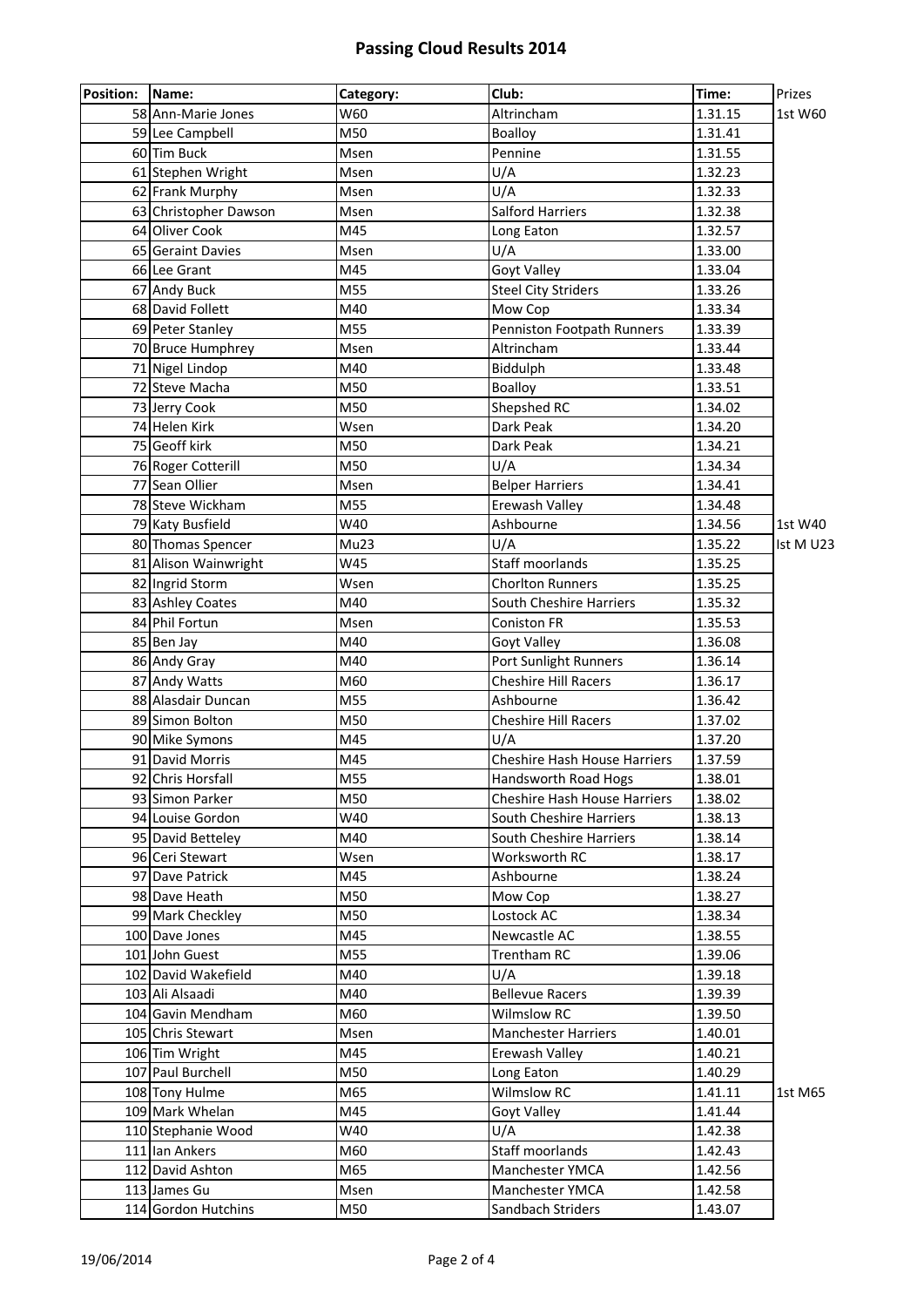| Position: Name: |                        | Category:   | Club:                      | Time:   | Prizes  |
|-----------------|------------------------|-------------|----------------------------|---------|---------|
|                 | 115 Eleanor Wainwright | <b>WU23</b> | Staff moorlands            | 1.43.13 | 1st W23 |
|                 | 116 Chris Ainsworth    | M40         | U/A                        | 1.43.22 |         |
|                 | 117 Amy Durrant        | Wsen        | South Cheshire Harriers    | 1.43.23 |         |
|                 | 118 Barbara Clayton    | W40         | <b>Olney Runners</b>       | 1.43.33 |         |
|                 | 119 Ross Martland      | M40         | <b>Buxton AC</b>           | 1.43.41 |         |
|                 | 120 Phil Cliff         | M50         | South Cheshire Harriers    | 1.43.41 |         |
|                 | 121 Emily Sanders      | W50         | Ashbourne                  | 1.43.42 | 1st W50 |
|                 | 122 Elizabeth Bridgen  | W45         | Erewash Valley             | 1.44.14 |         |
|                 | 123 Jim Paxman         | M55         | Dark Peak                  | 1.44.34 |         |
|                 | 124 Paul Hills         | M55         | Pennine                    | 1.44.38 |         |
|                 | 125 Andrew Clark       | Msen        | Pennine                    | 1.44.49 |         |
|                 | 126 Daniel W Smith     | Msen        | U/A                        | 1.45.31 |         |
|                 | 127 Anthony Horsfall   | M45         | Handsworth Road Hogs       | 1.45.40 |         |
|                 | 128 Richard Clegg      | Msen        | <b>Macc Harriers</b>       | 1.47.35 |         |
|                 | 129 Richard Marland    | M65         | Rugeley                    | 1.49.36 |         |
|                 | 130 Andy Bradley       | M55         | <b>Shelton Striders</b>    | 1.49.45 |         |
|                 | 131 Rachel Farrow      | Wsen        | <b>Shelton Striders</b>    | 1.49.45 |         |
|                 | 132 Stephen Symons     | M45         | Manchester YMCA            | 1.49.55 |         |
|                 | 133 Martin Gabe        | M45         | Fleckney and Kibworth      | 1.50.10 |         |
|                 | 134 Michael Milmow     | M60         | <b>Forres Harriers</b>     | 1.50.45 |         |
|                 | 135 Alan Ashforth      | M65         | Handsworth Road Hogs       | 1.51.17 |         |
|                 | 136 Paul Hunt          | M50         | Goyt Valley                | 1.51.36 |         |
|                 | 137 David Arundale     | M55         | Dark Peak                  | 1.52.41 |         |
|                 | 138 Rose Paxman        | Wsen        | U/A                        | 1.52.46 |         |
|                 | 139 Tracy Vernon       | W50         | Goyt Valley                | 1.52.50 |         |
|                 | 140 Berniece Nickson   | W60         | Penniston Footpath Runners | 1.53.24 |         |
|                 | 141 Helen Danett       | W45         | U/A                        | 1.54.47 |         |
|                 | 142 Rob Kedian         | Msen        | Manchester YMCA            | 1.55.03 |         |
|                 | 143 Stephen Plant      | M55         | Staff moorlands            | 1.55.53 |         |
|                 | 144 Sarah Miles        | Wsen        | Wilmslow RC                | 1.56.19 |         |
|                 | 145 Helen Brunt        | Wsen        | <b>Buxton AC</b>           | 1.57.12 |         |
|                 | 146 Paul Stevenson     | M55         | Sinfin RC                  | 1.57.19 |         |
|                 | 147 Steven Berry       | M50         | Goyt Valley                | 1.57.26 |         |
|                 | 148 Sue Davies         | W50         | South Cheshire Harriers    | 1.59.01 |         |
|                 | 149 Amanda Stone       | Wsen        | Staff moorlands            | 1.59.02 |         |
|                 | 150 Catherine Elliott  | W40         | <b>Chorlton Runners</b>    | 1.59.08 |         |
|                 | 151 Mike Arundale      | M60         | Dark Peak                  | 2.00.10 |         |
|                 | 152 Miranda Clarke     | W40         | Manchester YMCA            | 2.00.36 |         |
|                 | 153 Andrew Young       | M50         | U/A                        | 2.02.12 |         |
|                 | 154 Stephen French     | Msen        | Mow Cop                    | 2.02.16 |         |
|                 | 155 Caroline Wickham   | W55         | Erewash Valley             | 2.02.54 | 1st W55 |
|                 | 156 Bill Allsop        | M70         | <b>Buxton AC</b>           | 2.02.58 | 1st M70 |
|                 | 157 Carolyn Hopkinson  | W50         | <b>Shelton Striders</b>    | 2.03.25 |         |
|                 | 158 Maria Kacznarek    | Wsen        | <b>Chorlton Runners</b>    | 2.04.17 |         |
|                 | 159 Christine Bowen    | W55         | Goyt Valley                | 2.05.06 |         |
|                 | 160 Deepak Aggarwal    | M45         | <b>Chorlton Runners</b>    | 2.05.17 |         |
|                 | 161 Trevor Faulkner    | M70         | Wilmslow RC                | 2.07.00 |         |
|                 | 162 Jude Whitehall     | W45         | <b>Macc Harriers</b>       | 2.07.34 |         |
|                 | 163 David William Parr | M45         | Sandbach Striders          | 2.08.15 |         |
|                 | 164 Ray Wilson         | M55         | <b>Stoke Fit</b>           | 2.08.49 |         |
|                 | 165 Jonathan Bibb      | Msen        | <b>Stoke Fit</b>           | 2.09.06 |         |
|                 | 166 Paul Whittles      | M45         | Sandbach Striders          | 2.09.11 |         |
|                 | 167 Cheryl Hutchins    | W50         | Sandbach Striders          | 2.09.39 |         |
|                 | 168 Jason Riley        | M40         | Kimberley Striders         | 2.10.02 |         |
|                 | 169 Tim Jayes          | M45         | Kimberley Striders         | 2.10.03 |         |
|                 | 170 Olwyn Paxman       | W55         | U/A                        | 2.10.53 |         |
|                 | 171 Roger Ashby        | M70         | Pennine                    | 2.12.25 |         |
|                 |                        |             |                            |         |         |